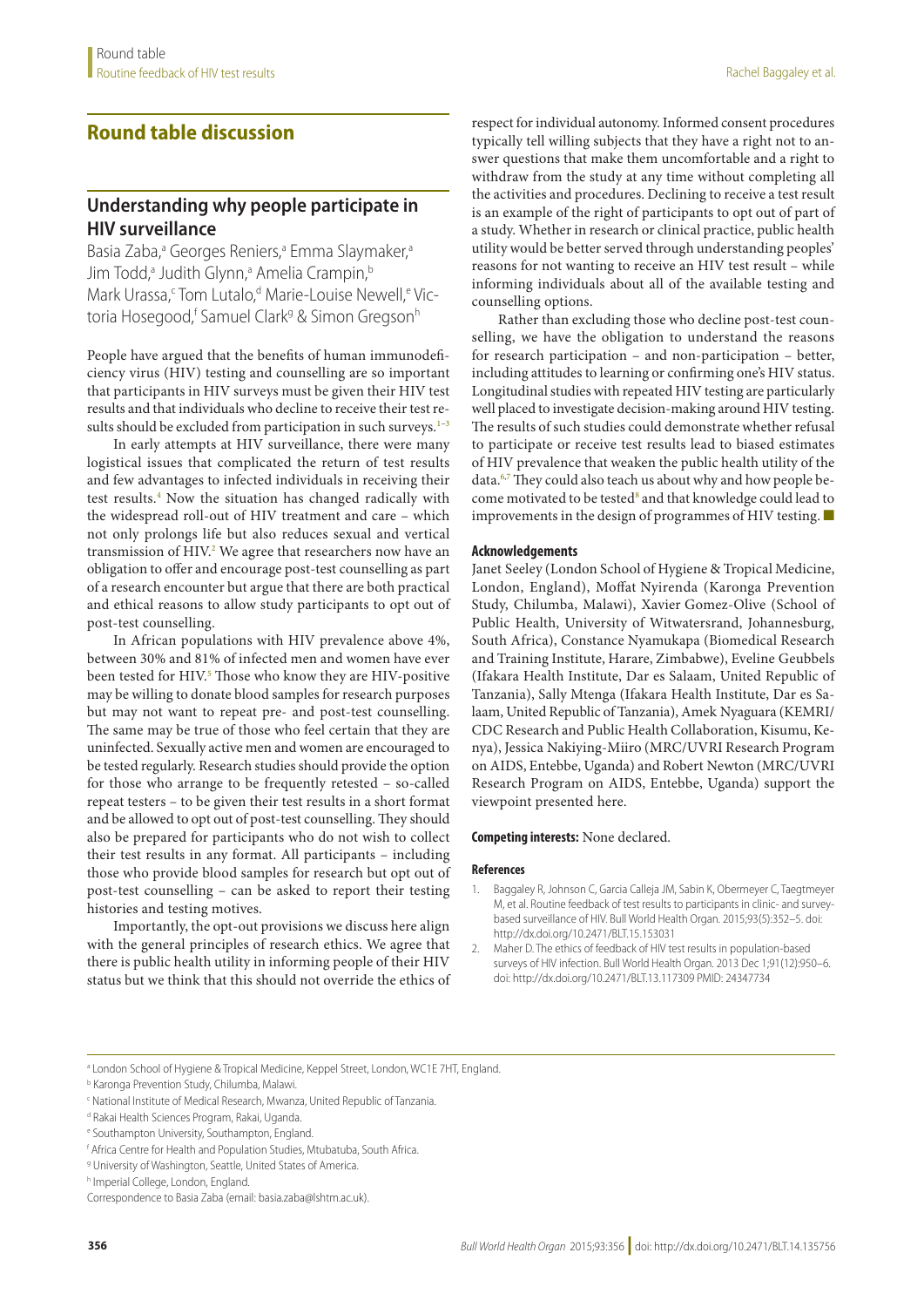- 3. Baggaley R, Calleja JMG, Marum L, Marum E. Knowledge is power; information is liberation. Bull World Health Organ. 2013 Dec 1;91(12):898. doi: <http://dx.doi.org/10.2471/BLT.13.132464>PMID: [24347724](http://www.ncbi.nlm.nih.gov/pubmed/24347724)
- 4. Temmerman M, Ndinya-Achola J, Ambani J, Piot P. The right not to know HIV-test results. Lancet. 1995 Apr 15;345(8955):969–70. doi: [http://dx.doi.](http://dx.doi.org/10.1016/S0140-6736(95)90707-6) [org/10.1016/S0140-6736\(95\)90707-6](http://dx.doi.org/10.1016/S0140-6736(95)90707-6) PMID: [7619122](http://www.ncbi.nlm.nih.gov/pubmed/7619122)
- 5. Staveteig S, Wang S, Head SK, Bradley SEK, Nybro E. Demographic patterns of HIV testing uptake in sub-Saharan Africa. DHS Comparative Reports No. 30. Calverton: ICF International; 2013.
- 6. Obare F. Nonresponse in repeat population-based voluntary counseling and testing for HIV in rural Malawi. Demography. 2010 Aug;47(3):651–65. doi: <http://dx.doi.org/10.1353/dem.0.0115> PMID: [20879682](http://www.ncbi.nlm.nih.gov/pubmed/20879682)
- Floyd S, Molesworth A, Dube A, Crampin AC, Houben R, Chihana M, et al. Underestimation of HIV prevalence in surveys when some people already know their status, and ways to reduce the bias. AIDS. 2013 Jan 14;27(2):233–42. doi: <http://dx.doi.org/10.1097/QAD.0b013e32835848ab> PMID: [22842993](http://www.ncbi.nlm.nih.gov/pubmed/22842993)
- 8. Reynolds L, Cousins T, Newell ML, Imrie J. The social dynamics of consent and refusal in HIV surveillance in rural South Africa. Soc Sci Med. 2013 Jan;77:118–25. doi:<http://dx.doi.org/10.1016/j.socscimed.2012.11.015> PMID: [23219165](http://www.ncbi.nlm.nih.gov/pubmed/23219165)

# **Accurate information as a tool to decrease HIV test refusals in research studies**

Susan C Watkins,<sup>a</sup> Philip Anglewicz,<sup>b</sup> Nicole Angotti,<sup>c</sup> Amy Kaler<sup>d</sup> & Ann Swidler<sup>e</sup>

It has been argued that researchers conducting surveys that include testing for human immunodeficiency virus (HIV) have a duty to tell potential subjects that they do not have the right to participate if they refuse to receive their HIV test results.<sup>[1,](#page--1-0)[2](#page--1-3)</sup> Furthermore, promotion of the routine feedback of such test results has been based on the grounds that knowledge is power and information is liberation.<sup>3</sup> However, other researchers argue that, although it is desirable to offer study participants post-test counselling, for practical and ethical reasons some study participants should be given the right to refuse such counselling[.4](#page--1-2) Although we support the right of participants to opt out of post-test counselling and thus not to receive their test results, we also propose that subjects who are – or may be – tested for HIV should be given information that may decrease their resistance to learning their test results. We draw on data, collected between 1998 and 2013, on rural Malawians' experience with – and perceptions of – HIV testing.

From the perspective of the organizations that promote HIV testing, it is axiomatic that people will benefit from knowing their HIV status. In Maher's view, such benefit justifies sanctioning those who refuse to receive their test results.<sup>[2](#page--1-3)</sup> We disagree, for two reasons. First, the experience of many Malawians is that refusal to consent to testing may have serious consequences. For example, although the policy

for antenatal HIV testing in Malawi includes an opt-out provision, accounts from pregnant women attending antenatal clinics show that HIV testing is compulsory if the women are to receive antenatal care.<sup>5</sup> Moreover, in population-based HIV surveys, fieldworkers are always under pressure to minimize the numbers of test refusals and may exert undue pressure on individuals who do not want to receive their test results. While exclusion from antenatal services is, presumably, much more serious than exclusion from survey participation, in both of these examples people are sanctioned for not giving consent – which is a clear ethical violation.

Second, our ethnographic data depict the anguish that many suffer as they anticipate the future receipt of their test results – an issue that has rarely been discussed in the public health and social science literature.<sup>[6](#page--1-5)</sup> Two common misperceptions among rural Malawian adults are that the result of an HIV test will almost always be positive and that a positive result will inevitably be followed by hastening psychological deterioration, suicidal thoughts and death. Yet survey data from people living in rural Malawi show that between 80% and 90% of respondents who believed that they were HIV-positive before they were tested learned that they were HIV-negative.<sup>7,[8](#page--1-7)</sup>

That so many are convinced, wrongly, that an HIV test will inevitably produce a positive diagnosis is the consequence of rural Malawians' incorrect understanding of the probabilities of HIV transmission. For example, most of our survey respondents believed that an uninfected individual was certainly or highly likely to be infected with HIV during a single act of unprotected intercourse with an infected person.<sup>8</sup> Would it not be preferable to treat those living amidst the HIV epidemic as having an ethical right to accurate information on the probabilities of transmission? Efforts should be made to evaluate the potential benefits of disseminating accurate information on the probabilities of transmission, the approximate prevalence of HIV infection and the probability of a positive result in an HIV test – such that consent for HIV testing in surveys is fully, rather than incompletely, informed. We need to know whether such health education would be a liberation, lead to fewer test refusals in research studies and, importantly, increase the number of people who are willing to know their HIV status. ■

### **Competing interests:** None declared.

#### **References**

- 1. Baggaley R, Johnson C, Garcia Calleja JM, Sabin K, Obermeyer C, Taegtmeyer M, et al. Routine feedback of test results to participants in clinic- and surveybased surveillance of HIV. Bull World Health Organ. 2015;93(5):352–5. doi: <http://dx.doi.org/10.2471/BLT.15.153031>
- 2. Maher D. The ethics of feedback of HIV test results in population-based surveys of HIV infection. Bull World Health Organ. 2013 Dec 1;91(12):950–6. doi:<http://dx.doi.org/10.2471/BLT.13.117309> PMID: [24347734](http://www.ncbi.nlm.nih.gov/pubmed/24347734)
- 3. Baggaley R, Calleja JM, Marum L, Marum E. Knowledge is power; information is liberation. Bull World Health Organ. 2013 Dec 1;91(12):898– 898A. doi:<http://dx.doi.org/10.2471/BLT.13.132464> PMID: [24347724](http://www.ncbi.nlm.nih.gov/pubmed/24347724)

e Department of Sociology, University of California, Berkeley, USA.

a California Center for Population Studies at UCLA, 4284 Public Affairs Building, MC 723603, PO Box 957236, Los Angeles, CA 90405, United States of America (USA).

**<sup>&</sup>lt;sup>b</sup> Tulane University School of Public Health and Tropical Medicine, New Orleans, USA.** 

c Department of Sociology and Center on Health, Risk and Society, American University, Washington, USA.

<sup>&</sup>lt;sup>d</sup> Department of Sociology, University of Alberta, Edmonton, Canada.

Correspondence to Susan C Watkins (swatkins@ccpr.ucla.edu).